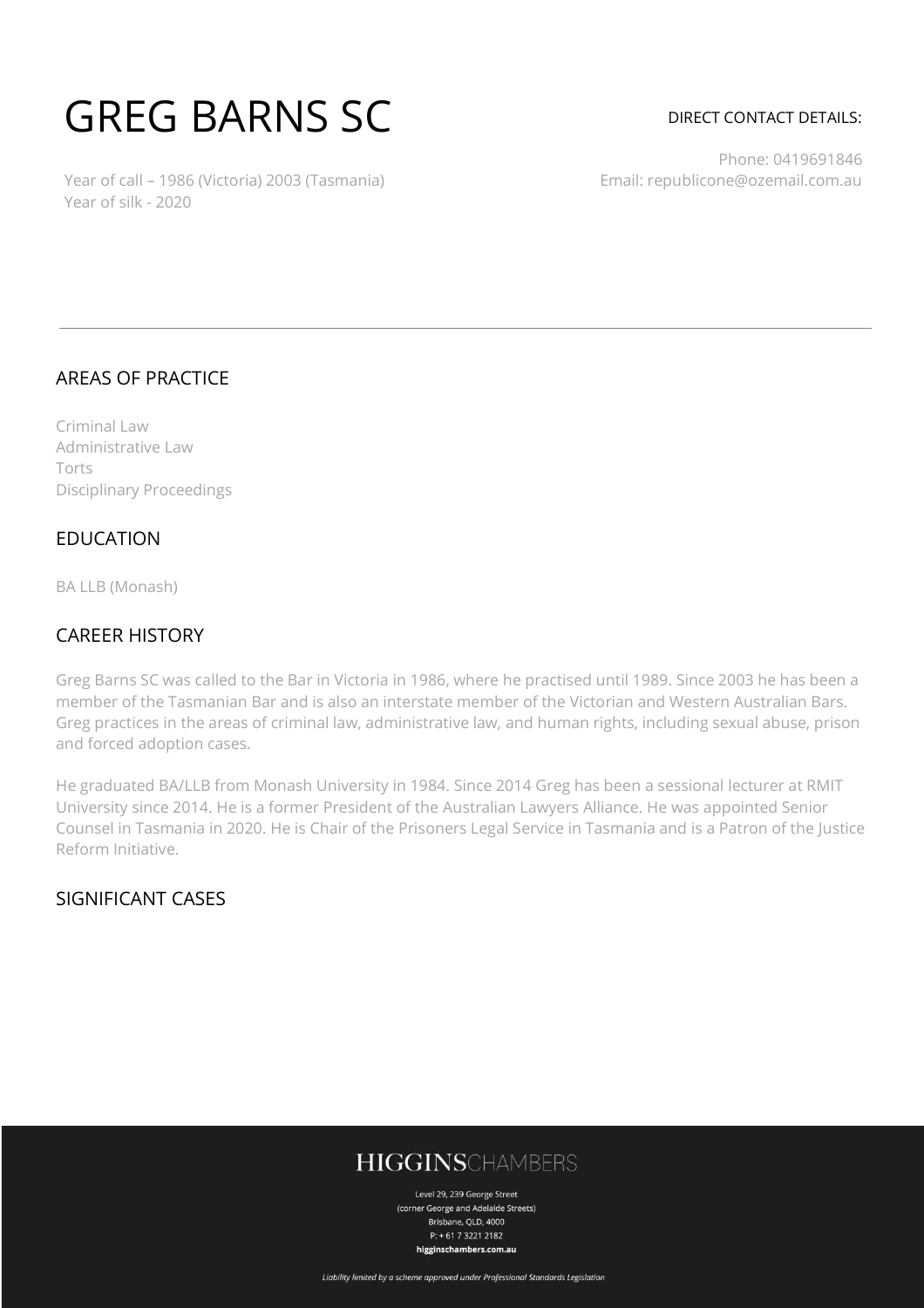*Commonwealth v Wood* [2006] FCA 60 (junior counsel to Stephen Estcourt QC and Duncan Kerr SC)

*R v Benbrika and ors* (2008) (acted for one of the accused in the so called Melbourne terrorism trial which ran from February until September 2008)

*Startup v State of Tasmania* (2010) TASCCA 5 (introduction of Verdins principles in Tasmania)

*McMillan v Territory Insurance Office Board* [2011] NTSC 72 (successfully opposing the respondent's application to have the court adopt a table of discounts for damages where alcohol involved in vehicle accidents)

*Pickett v The State of Tasmania* [2011] TASSC 907 (junior to Stephen Estcourt QC declaration that prisoner had been held in conditions contrary to law)

*DZAAM v Minister for Immigration & Citizenship* [2013] FCA 128 (review of IAA decision)

*Hall v Tasmania* [2015] TASCCA 6 (sentence appeal)

*Croswell v Tasmania* [2015] TASCCA 14 (conviction and sentence appeal)

*Mulholland v Tasmania* [2017] TASCCA 2 (sentence appeal)

*Wilson v Tasmania* [2017] TASCCA 11 (sentence appeal)

*Paite v Tasmania* [2019] TASCCA 5 (conviction appeal)

*VFWQ v Minister for Immigration, Citizenship, Migrant Services and Multicultural Affairs* [2020] FCA 230 (refugee appeal)

*Swannick v Minister for Immigration, Citizenship, Migrant Services and Multicultural Affairs* [2020] FCA 490 (unsuccessfully opposing revocation of visa)

# **HIGGINSCHAMBERS**

Level 29, 239 George Street (corner George and Adelaide Streets) Brishane, OLD, 4000 P: + 61 7 3221 2182 higginschambers.com.au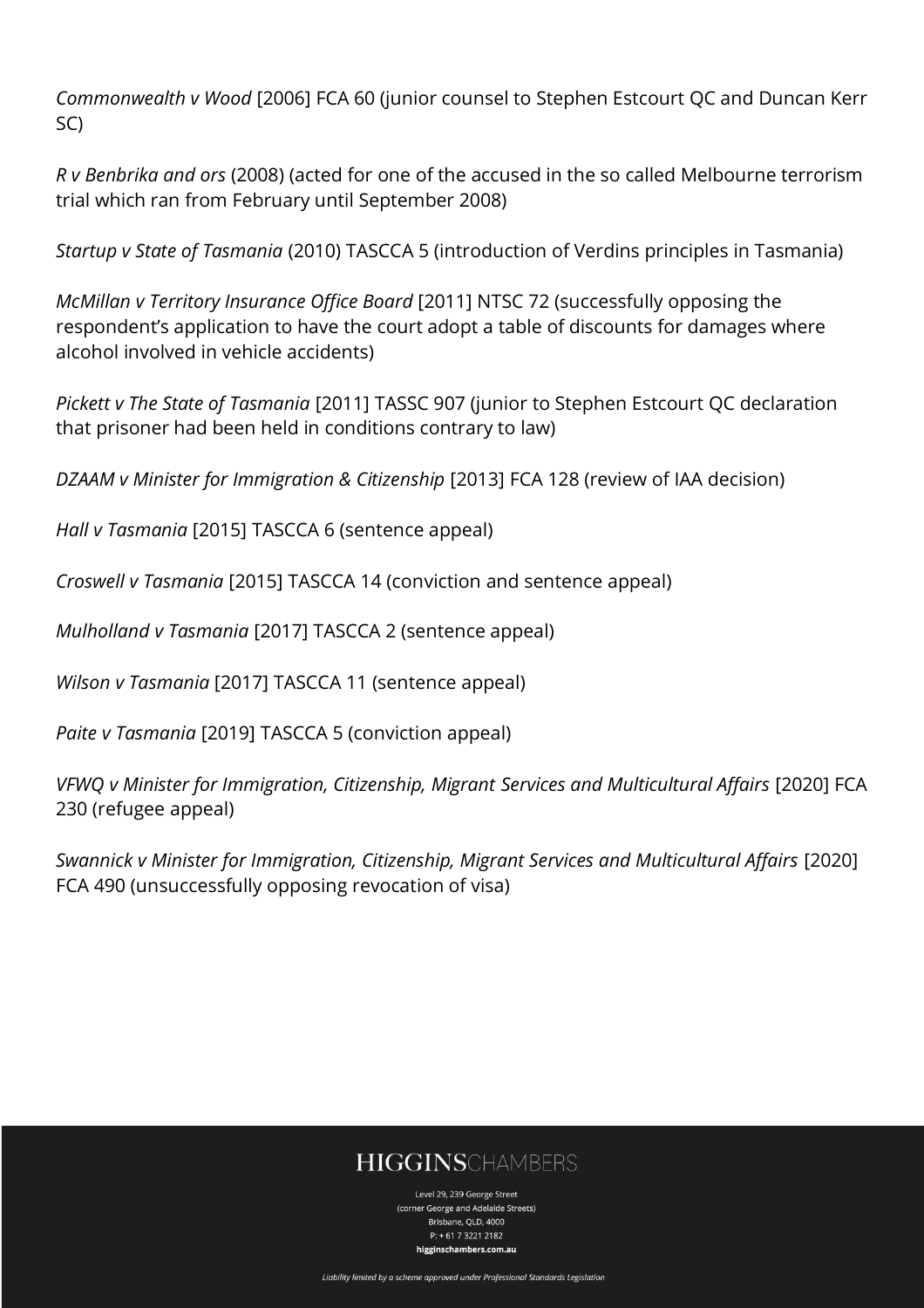*Logan v Minister for Immigration, Citizenship, Migrant Services and Multicultural Affairs* [2020] FCA 1068 (successfully opposing revocation of visa)

*Perera v Minister for Immigration, Citizenship, Migrant Services and Multicultural Affairs* [2021] FCA 403 (successfully opposing revocation of visa)

*Dunn v Minister for Immigration, Citizenship, Migrant Services and Multicultural Affairs* [2021] FCA 488 (successfully opposing revocation of visa)

*Bettencourt v Minister for Immigration, Citizenship, Migrant Services and Multicultural Affairs* [2021] FCAFC 172 (won appeal opposing revocation of visa)

## **Legal Publications and Conference Papers**

*A Treaty – The Future Will Deliver* (2002) 5(21) Indigenous Law Bulletin 13

*Prison conditions and the right to a fair trial: R v Benbrika (Ruling No 20)* [2008] VSC 80 (2008) 89 Precedent 45

(w Lucy Green) *Applications for judge-alone trials* (2017) 142 Precedent 42

(w Kaylene Downey) *Participation in social media by potential jurors* (2017) 5 Griffith Journal of Law and Human Dignity 88

(w Lisanne Adam) *Digital strip searches in Australia: A threat to the privilege against selfincrimination* (2019) 45 Alternative Law Journal 222

(w Tom Percy QC) *Trial by judge alone* (2020) 161 Precedent 18

*Prisoners and barriers to their access to legal services,* National Access to Justice and Pro Bono Conference (Hobart 2010)

*Recent developments in criminal law*, Law Society of Tasmania Criminal Law Conference (Hobart 2016)

## **HIGGINSCHAMBERS**

Level 29, 239 George Street (corner George and Adelaide Streets) Brishane, OLD, 4000 P: + 61 7 3221 2182 higginschambers.com.au

Liability limited by a scheme approved under Professional Standards Legislation